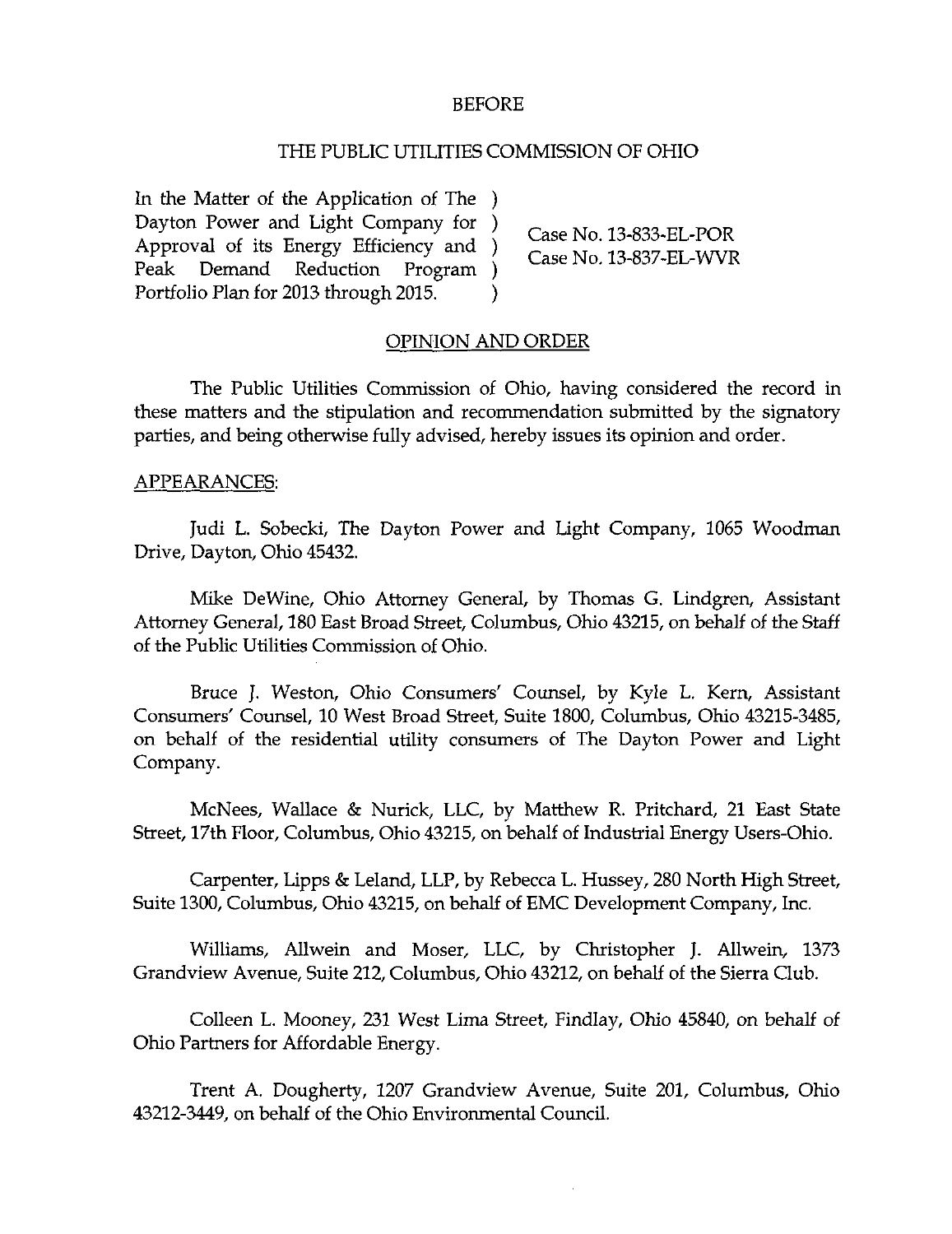Gregory J. Poulos, 471 East Broad Stteet, Suite 1520, Columbus, Ohio 43215, on behalf of EnerNOC, Inc.

Robert A. Brundrett, 33 North High Stteet, Columbus, Ohio 43215, on behalf of the Ohio Manufacturers Association Energy Group.

#### OPINION:

## I. HISTORY OF PROCEEDINGS

The Dayton Power and Light Company (DP&L) is a public utility as defined in Section 4905.02, Revised Code, and an electric light company as defined in Section  $4905.03(A)(3)$ , Revised Code. DP&L is, therefore, subject to the jurisdiction of this Commission.

On April 15, 2013, DP&L filed an application for approval of its energy efficiency and peak demand reduction (EE/PDR) program portfolio plan for 2013 through 2015, pursuant to Rule 4901:1-39-04, Ohio Administtative Code (O.A.C).

Motions to intervene were timely filed by the Ohio Consumers' Counsel (OCC), the Ohio Hospital Association (OHA), Ohio Energy Group (OEG), Ohio Partners for Affordable Energy (OPAE), the Environmental Law and Policy Center (ELPC), Sierra Club, Ohio Advanced Energy Economy (AEE), OMA Energy Group (OMA), Industtial Energy Users - Ohio (lEU-Ohio), EMC Development Company (EMC), and People Working Cooperatively, Inc. (PWC). On August 21, 2013, after the intervention deadline had passed, EnerNOC, Inc. (EnerNOC) filed a motion to intervene and memorandum in support.<sup>1</sup>

By entty issued on April 17, 2013, the attorney examiner established a procedural schedule pursuant to Chapter 4901:1-39, O.A.C, scheduling a hearing for September 26, 2013, and deadlines for filing objections, testimony, and for intervention. On June 14, 2013, and again on July 17, August 7, and August 21, 2013, DP&L filed motions to modify the procedural schedule to extend the deadlines for filing objections and testimony. The attorney examiner granted each of the motions to extend the deadlines for filing objections and testimony. The hearing commenced, as scheduled, on September 26, 2013, but, at the request of the parties, was continued indefinitely in order to permit the parties to continue settlement negotiations.

 $\mathbf{1}$ The motions to intervene filed by the parties, including EnerNOC, are hereby granted.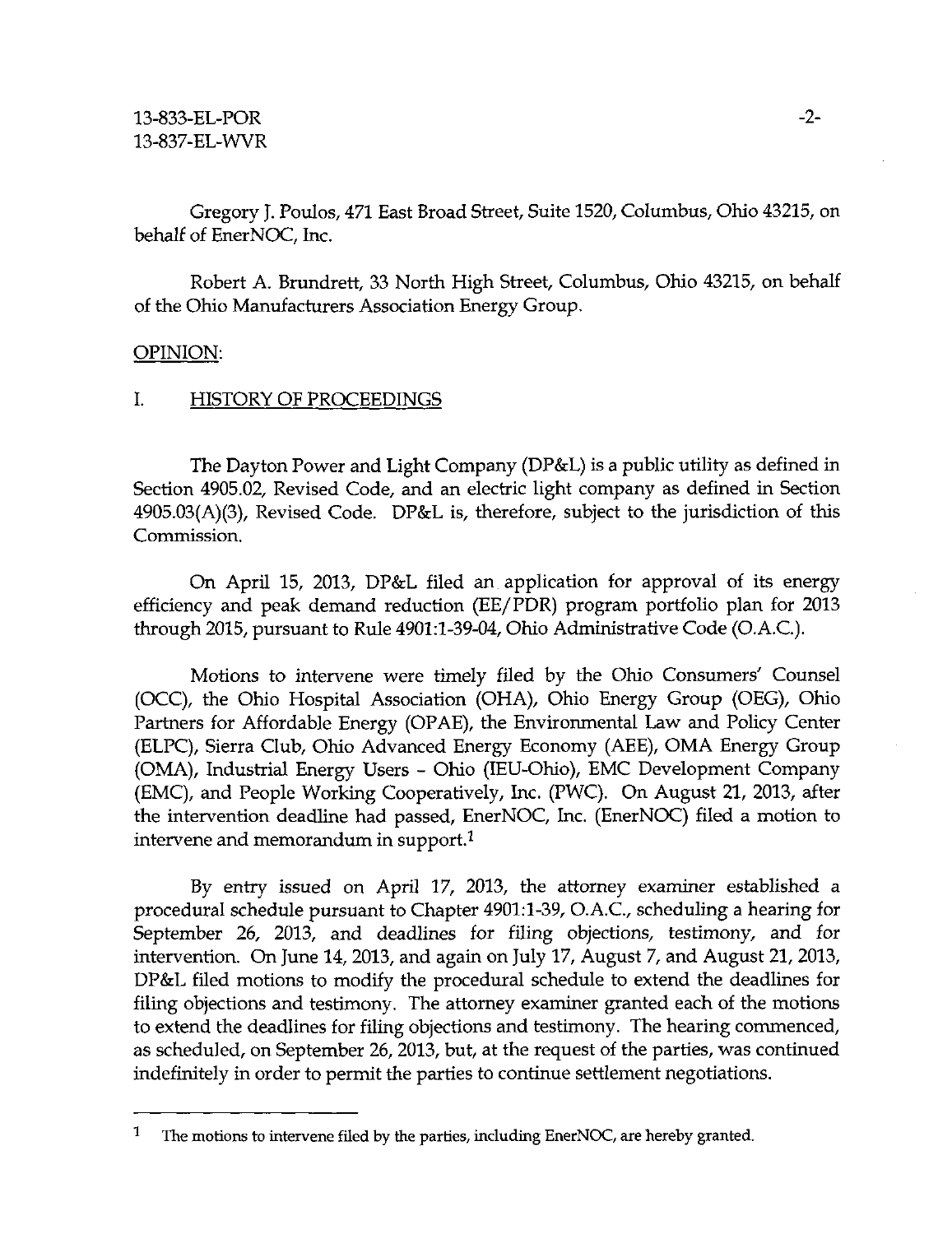DP&L, Staff, OCC, OHA, OEG, OPAE, ELPC, AEE, OMA, lEU-Ohio, EMC, PWC, and EnerNOC filed a stipulation and recommendation (stipulation) resolving all issues in the case on October 2, 2013. On October 21, 2013, Sierra Club filed a notice to be considered a signatory party to the stipulation (Sierra Club Ex. 1). A hearing was held on October 22, 2013, in order to consider the stipulation.

## II. APPLICABLE LAW

Section 4928.66(A)(1), Revised Code, provides, in pertinent part:

- (a) Beginning in 2009, an electric distribution utility shall implement energy efficiency programs that achieve energy savings equivalent to at least three-tenths of one per cent of the total, annual average, and normalized kilowatt-hour sales of the electric distribution utility during the preceding three calendar years to customers in this state. The savings requirement, using such a three-year average, shall increase to an additional five-tenths of one per cent in 2010, seven-tenths of one per cent in 2011, eight-tenths of one per cent in 2012, ninetenths of one per cent in 2013, one per cent from 2014 to 2018, and two per cent each year thereafter, achieving a cumulative, annual energy savings in excess of twentytwo per cent by the end of 2025.
- (b) Beginning in 2009, an electric distribution utility shall implement peak demand reduction programs designed to achieve a one per cent reduction in peak demand in 2009 and an additional seventy-five hundredths of one per cent reduction each year through 2018. In 2018, the standing committees in the House of Representatives and the Senate primarily dealing with energy issues shall make recommendations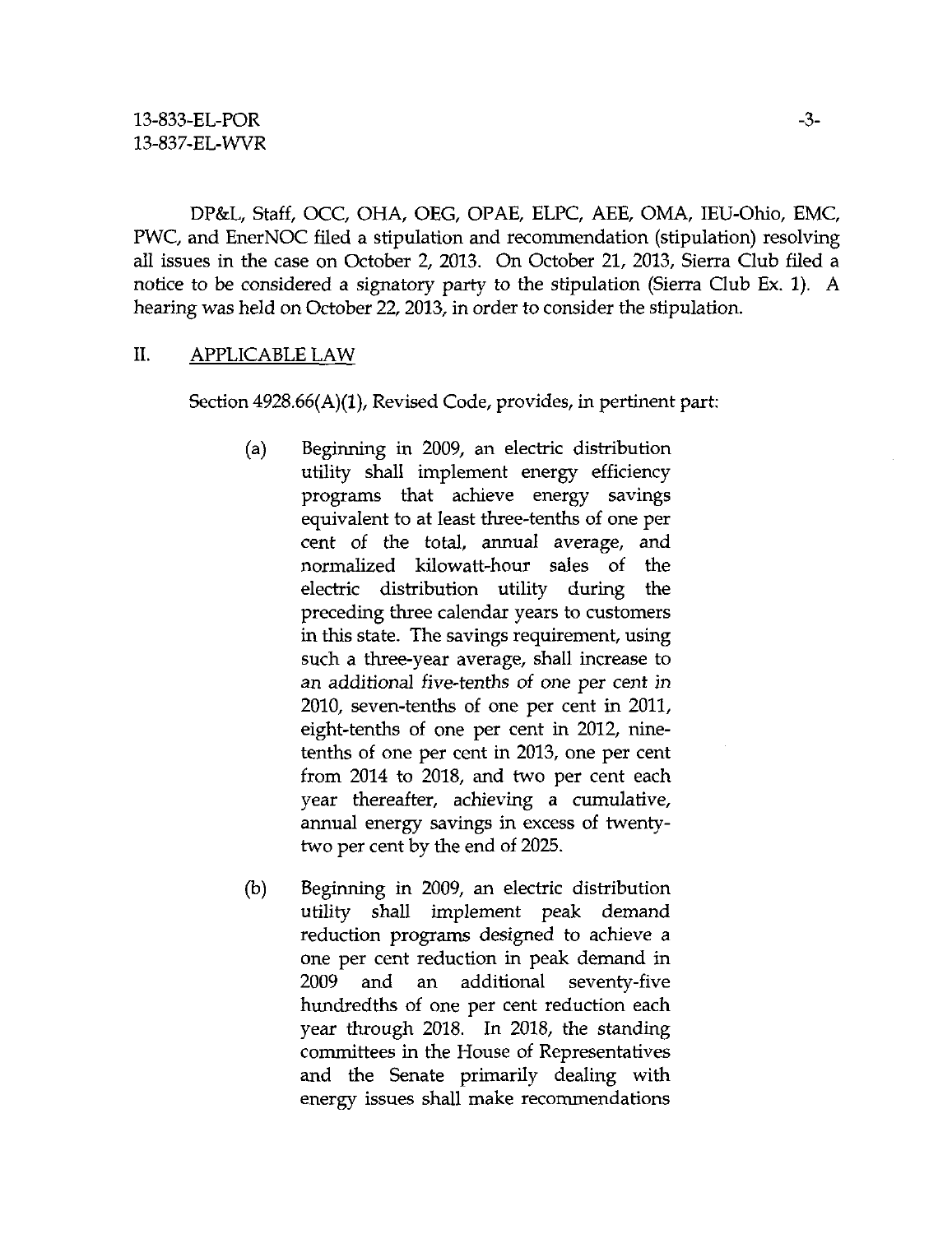to the general assembly regarding future peak demand reduction targets.

Further, in accordance with Section 4928.66, Revised Code, the Commission adopted rules regarding energy efficiency programs in Chapter 4901:1-39, O.A.C

## III. SUMMARY OF DP&L'S APPLICATION

In its application, DP&L proposed to continue its existing EE/PDR program portfolio plan, while making additional changes to it. DP&L proposed to continue residential programs in DP&L's existing EE/PDR program portfolio plan including residential lighting, residential HVAC rebates, residential appliance recycling, residential low income affordability, and residential school education. DP&L also proposed to continue non-residential programs in DP&L's existing EE/PDR program portfolio plan including rapid rebates (prescriptive rebates), custom rebates, mercantile self-direct rebates, and PJM demand response. DP&L then proposed to continue or establish cross-sector programs including a customer education program, a pilot program, and transmission and distribution infrastructure improvements. DP&L noted in its application that the customer education program would be the continuation of an approved program currently being implemented, the pilot program is a proposed new program, and the transmission and distribution infrasttucture improvement program would be a new program pursuant to Section 4928.66(A)(2)(d), Revised Code. (DP&L Ex. 1 at 3-4.)

DP&L's application also proposed a shared savings mechanism that would provide an after-tax benefit of 87 percent to DP&L's customers and 13 percent to DP&L, based on the utility cost test. DP&L's application indicated that it would be eligible for shared savings if it exceeds the benchmarks of Sections  $4928.66(A)(1)(a)$ and 4928.66(A)(1)(b), Revised Code. (DP&L Ex. 1 at 4-5.)

Further, DP&L's application proposed that its existing cost recovery mechanism, which is the energy efficiency rider (EER), be continued in substantially the same form. DP&L proposed to timely file its updated EER in a separate docket in the EER ttue-up proceeding, without the inclusion of any projected shared savings. However, DP&L sought authority to recover any shared savings resulting from the incentive mechanism. DP&L proposed that when, and if, the proposed shared savings mechanism is approved, DP&L will update its EER within 30 days of the Commission's order. Finally, no costs related to transmission and distribution infrasttucture projects would be included for recovery through the EER. (DP&L Ex. 1 at 5-6.)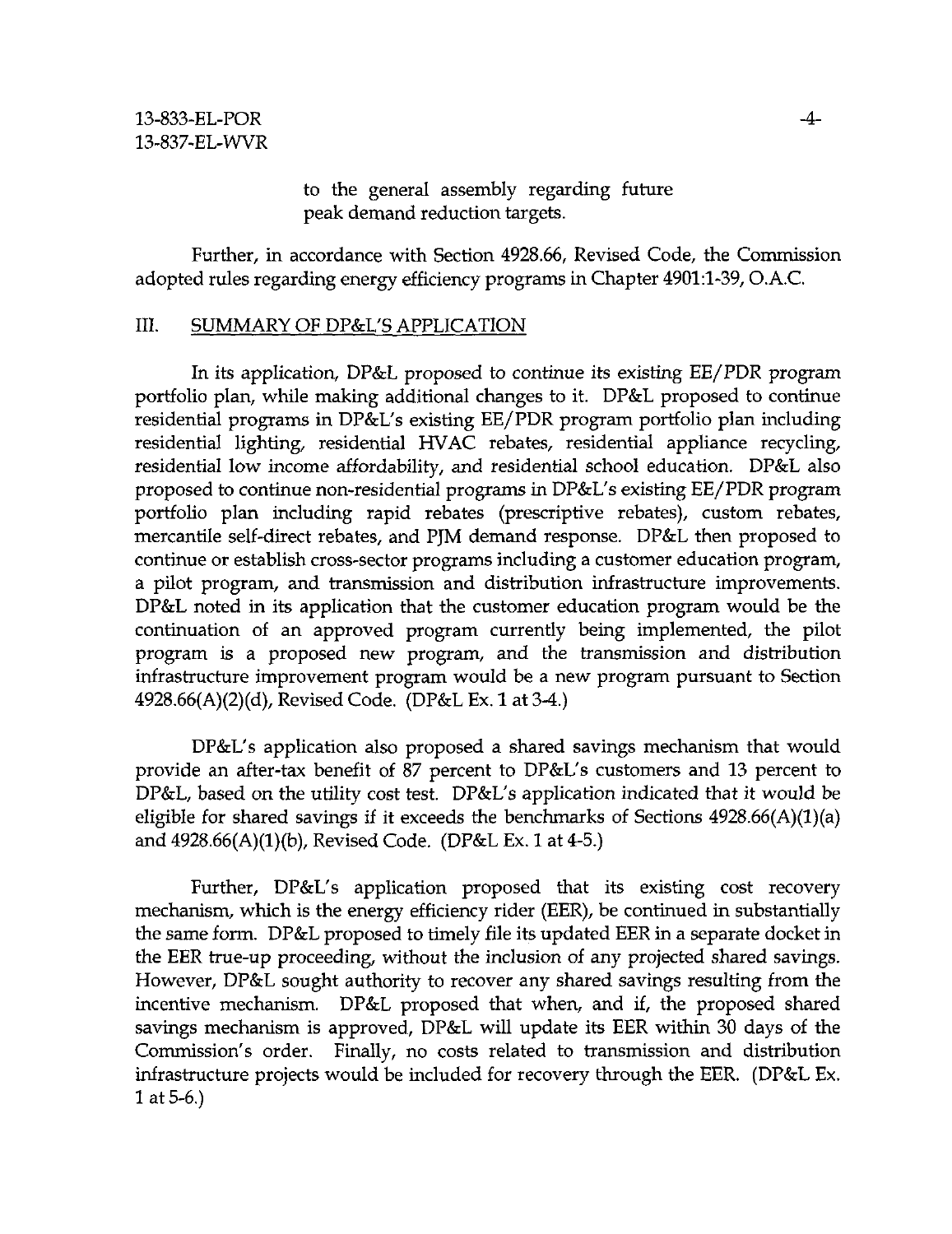Finally, DP&L's application proposed waivers of certain Commission rules and requirements. DP&L requested that it be permitted to use an annualized accounting methodology for savings generated, instead of the pro-rated accounting methodology established in Case No. 08-888-EL-ORD, Entty on Rehearing. Further, DP&L requested that Rule  $4901:1-3905(C)$ , O.A.C., be waived for each year of its EE/PDR program portfolio plan so that DP&L may file its annual portfolio status report by May 15 of each year. (DP&L Ex. 1 at 6-7.)

# IV. SUMMARY OF THE STIPULATION

As previously noted, DP&L filed a stipulation, which was signed by DP&L, Staff, OCC, OHA, OEG, OPAE, ELPC, AEE, OMA, lEU-Ohio, EMC, PWC, EnerNOC, and Sierra Club (signatory parties). Pursuant to the stipulation, the signatory parties agree, inter alia, to the following:

- (a) DP&L will implement the energy efficiency programs as described in its application, except as modified by the provisions contained within the stipulation and recommendation. DP&L will also expand the scope of its government audit program to include all commercial and industrial customer classes, place the pilot program on the agenda for each of its quarterly energy efficiency collaborative meetings, and adopt incentives for LED lighting from the residential lighting program incentive budget. (Jt. Ex. 1 at 9-10.)
- (b) DP&L will source to OPAE the residential low-income affordability program for the remainder of 2013. DP&L will source 100 percent of the customer funded residential low-income affordability program to OPAE for years 2014 and 2015. All funding provided by OPAE will be net of DP&L costs. (Jt. Ex. 1 at 5.)
- (c) DP&L will reserve from its business programs budgets \$75,000 per year for the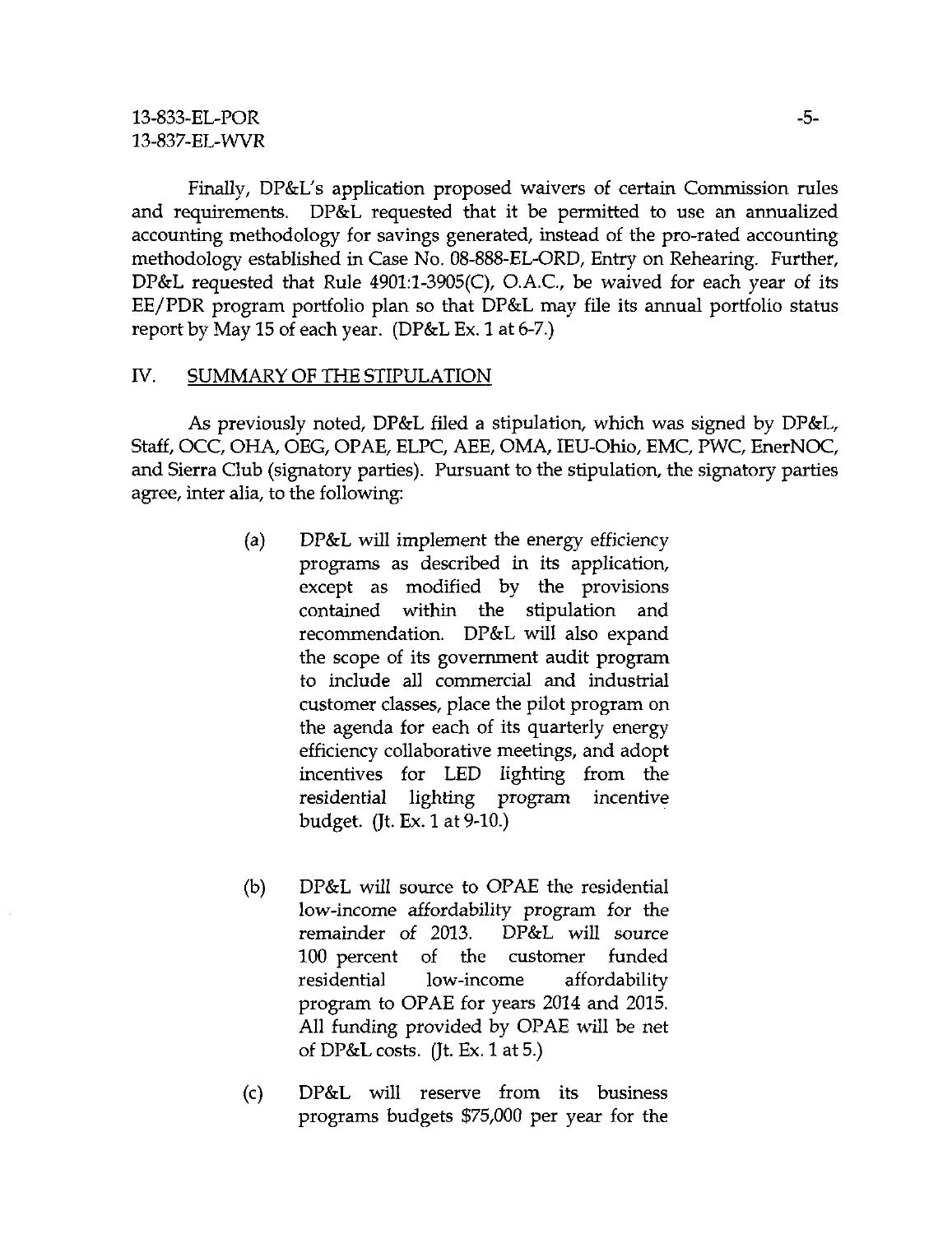2014 and 2015 program years for OHA to conduct hospital energy audits, promote energy efficiency and DP&L programs to its members, and conduct energy efficiency training. DP&L and OHA will partner on the development and deployment of the energy star portfolio manager pilot program initiative. (Jt. Ex. 1 at 5-6.)

- (d) DP&L will work with OMA to communicate energy efficiency programs to manufacturers. DP&L will provide \$30,000 annually to OMA from shareholder funds for the term of DP&L's program portfolio plan. OMA will work with DP&L to verify energy savings totaling one half of one percent, or more, of combined retail annual energy sales averaged over the OMA members' 2010 to 2012 baseline. Furthermore, DP&L will provide a one-time payment of \$30,000 from shareholder funds toward cost-sharing research with OMA. (Jt. Ex. 1 at  $6-7$ .)
- (e) For the term of the 2013 to 2015 program portfolio plan, DP&L acknowledges that mercantile customers who self-direct their projects and apply for an receive an exemption from the EER, or who elect to receive a cash payment in lieu of an exemption through the Commission's EEC pilot program, maintain the rights to the energy efficiency capacity for purposes of bidding the capacity into PJM auctions but may elect to voluntarily commit the right to bid the energy efficiency capacity to DP&L, such that DP&L could bid the energy efficiency capacity into PJM auctions. Furthermore, the demand response capabilities of customers shall count towards DP&L's compliance with the peak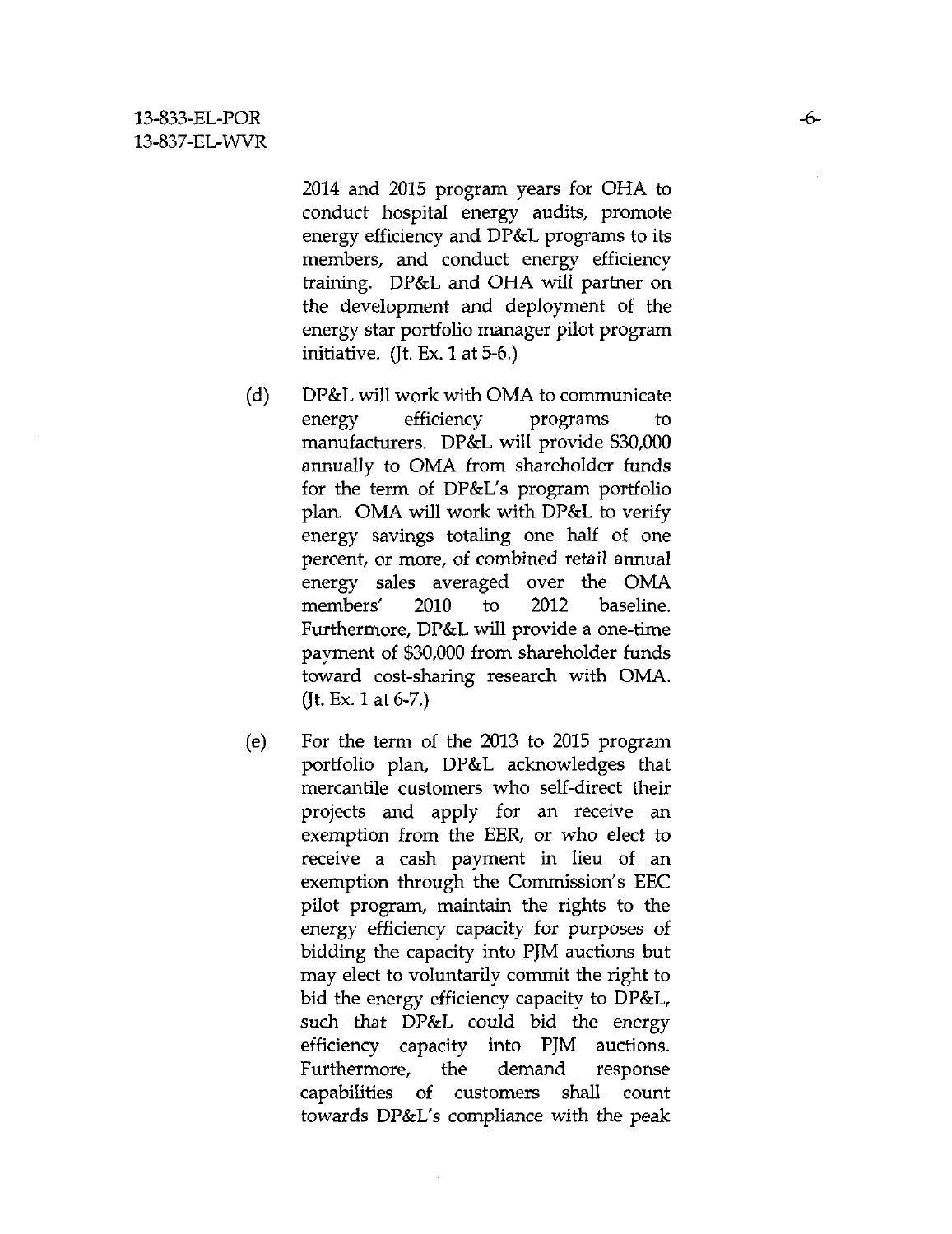demand reduction benchmarks. If the mercantile exemptions negatively impact the actual capacity that DP&L can use to meet its PJM auction commitments, DP&L may purchase replacement capacity in the incremental auctions to cover the shortfall. (Jt. Ex. 1 at 7-8.)

- (f) DP&L agrees to provide PWC \$200,000 annually for 2014 and 2015 from its pilot program to deliver customer-funded weatherization and energy efficiency services to low income customers. (Jt. Ex. 1 at 8.)
- (g) DP&L's EER rate design for non-residential tariff classes will be a combination of distribution revenue and kWh sales. Specifically, 30 percent of the nonresidential EER costs will be allocated to non-residential tariff classes based on the most recent 12 months of disttibution revenue. The other 70 percent of the nonresidential EER costs will be allocated to non-residential tariff classes based on the most recent 12 months of billed kWh sales. Furthermore, DP&L and OEG agree that OEG members may elect to opt-out of DP&L's energy efficiency programs and subsequent payment of the EER to the extent permitted by law. (Jt. Ex. 1 at 8-9.)
- (h) DP&L will consider the cost-effectiveness and feasibility of developing a combined heat and power (CHP) and waste energy recovery (WER) program for potential inclusion in DP&L's updated EE/PDR program portfolio plan. OEC will present a proposal concerning a potential CHP and WER program that will be evaluated by DP&L. DP&L will also reserve \$250,000 from the pilot program budget for customer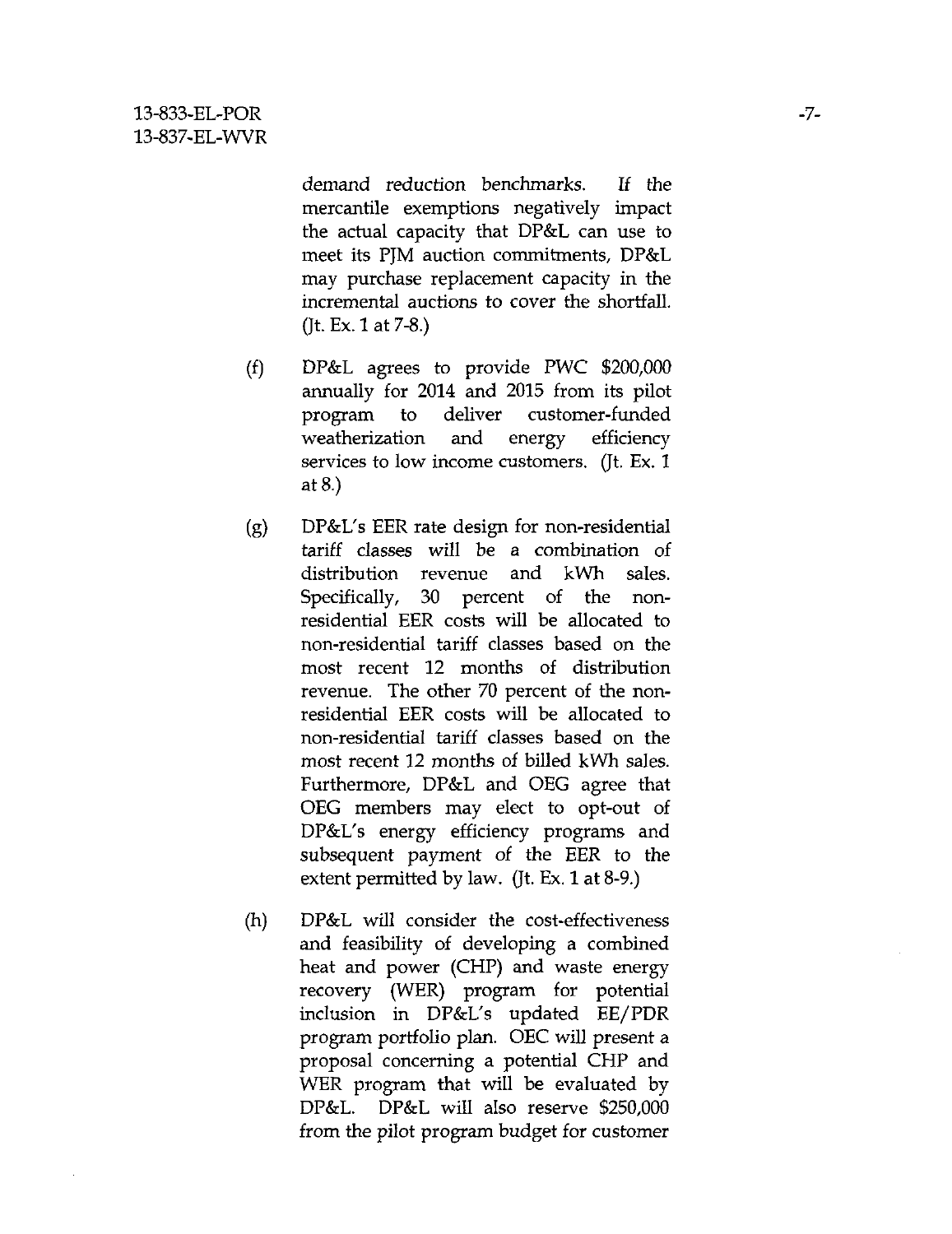incentive payments for CHP and WER. (Jt. Ex. 1 at 9.)

- (i) DP&L's existing EER will continue in substantially the same form, with carrying costs equal to 5.86 percent on any over or under-recovered balances, except that: the shared savings incentive for over compliance will be included in the forecasted EER rate, the costs for DP&L's pilot program will be added to forecasted program costs to be included in the forecasted EER rate, the rate design will be amended, and the EER will be updated to incorporate the changes within the stipulation. (Jt. Ex. 1 at 10-11.)
- (j) DP&L will implement a shared savings mechanism that will provide an after-tax net benefit of 87 percent to DP&L's customers and 13 percent to DP&L, based on the utility cost test, when DP&L exceeds its energy efficiency requirements by 15 percent. If DP&L exceeds its energy efficiency requirements by 10 to 15 percent, the corresponding shared savings incentive percent will be 10 percent. Similarly, if DP&L exceeds its energy efficiency requirements by five to 10 percent, the corresponding shared savings incentive percent will be 7.5 percent. Finally, when DP&L exceeds its energy efficiency requirements by less than five percent, the corresponding shared savings incentive percent will be five percent. Furthermore, any shared savings benefit recovered by DP&L will be capped at \$13.5 million. (Jt. Ex. 1 at 11-12.)
- (k) The shared savings calculation will use the total gross, annualized savings against the benchmark requirements. The mercantile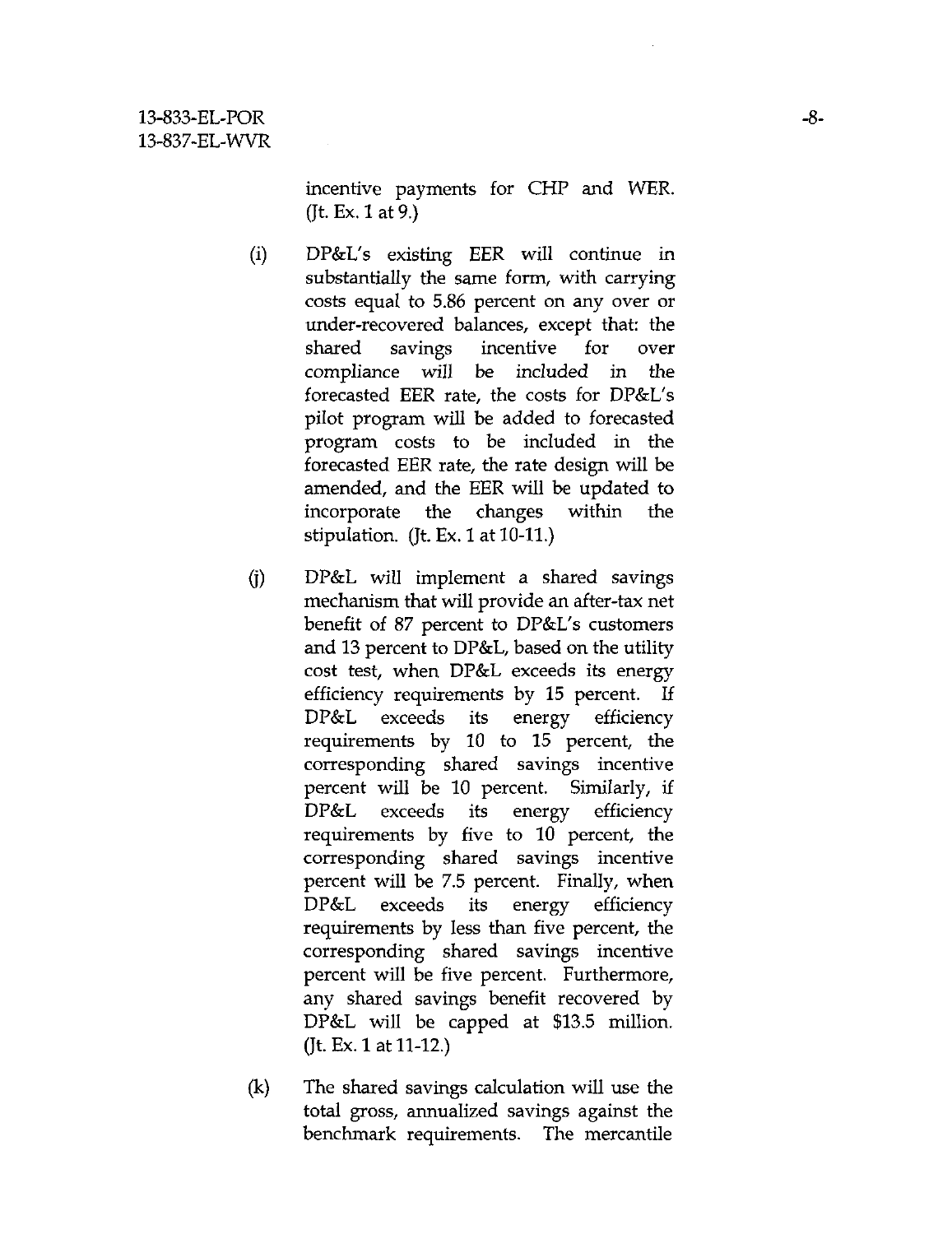self-direct program, residential low-income affordability program, pilot program, and transmission and distribution infrastructure improvements will not be included in the calculation of the shared savings incentive. DP&L may only count savings for shared savings one time and only in the year in which the savings were generated. In a year in which previous years' over-compliance is used to comply with the benchmarks, shared savings will be based only on impacts generated in the current year. Additionally, DP&L may only count savings for compliance one time during the plan timeframe of 2013 to 2015, but may count any portion of over-compliance in the year of compliance or bank any portion of overcompliance for use in connection with a subsequent year. (Jt. Ex. 1 at 12.)

(I) Lost revenue will be capped at \$72 million over the term of the 2013-2015 EE/PDR program portfolio plan, which means that DP&L will collect no more than \$72 million dollars total of lost distribution revenues related to its EE/PDR program portfolio plans through December 31, 2015. Furthermore, DP&L will not be permitted to collect lost disttibution revenues from customers relating to this portfolio plan if the Commission does not authorize it in its next portfolio plan. Additionally, if DP&L files a base disttibution rate case where its basic volumettic rate design is not altered and new disttibution rates take effect before December 31, 2015, DP&L will reset its distribution rates for purposes of collecting lost distribution revenue. If DP&L files a distribution revenue decoupling application in its next distribution rate case, and the Commission approves it before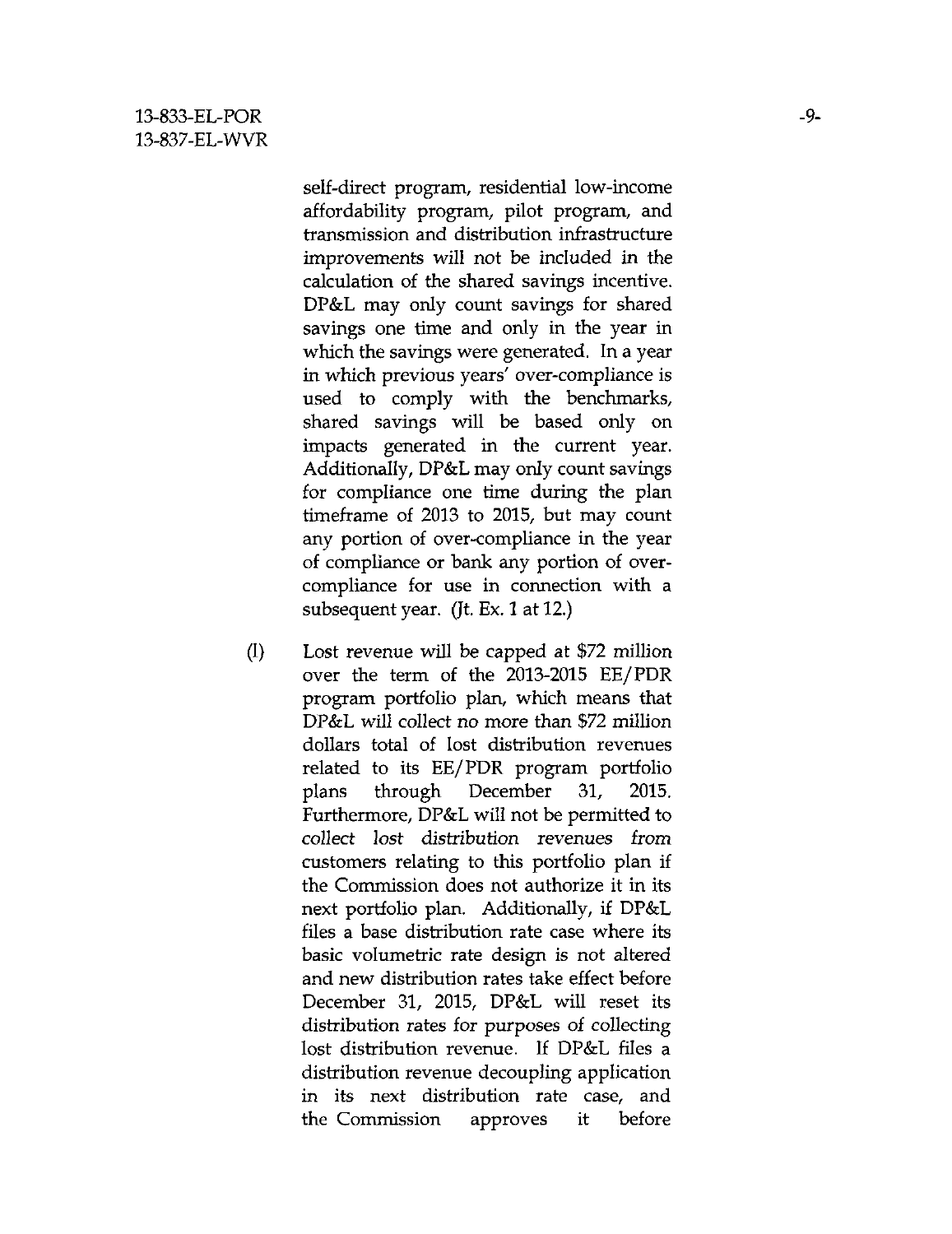December 31, 2015, then any approved lost disttibution revenue recovery for customers whose revenue is decoupled will cease as of the time that such approved decoupling mechanism becomes effective. (Jt. Ex. 1 at 12-13.)

- (m) The proceeds from the PJM auctions will be shared between DP&L and DP&L's customers with 80 percent of the net auction proceeds credited to DP&L's customers through the EER. Furthermore, DP&L will bid at least 75 percent of the program portfolio megawatts, which are eligible to be bid, into PJM BRAs occurring during the term of the EE/PDR program portfolio plan. DP&L will also bid projected megawatts from the 2016 program year into each PJM BRA occurring during the term of the EE/PDR program portfolio plan. DP&L also agrees to work with the energy efficiency collaborative to explore the potential to bid projected megawatts from years beyond 2013-2015, including the projected megawatts from the 2017 program year. If DP&L falls short of the energy efficiency and peak demand reduction resources that cleared the PJM BRA for any year, and to avoid payment of penalties, DP&L may purchase replacement capacity in the incremental auctions. However, parties to the stipulation recognize PJM's authority over the auctions and agree that DP&L will not be penalized for determinations made by PJM that result in megawatt values falling below the agreedupon thresholds. (Jt. Ex. 1 at 14-15.)
- (n) The signatory parties support DP&L's request for waiver from the Commission to file the annual portfolio status report on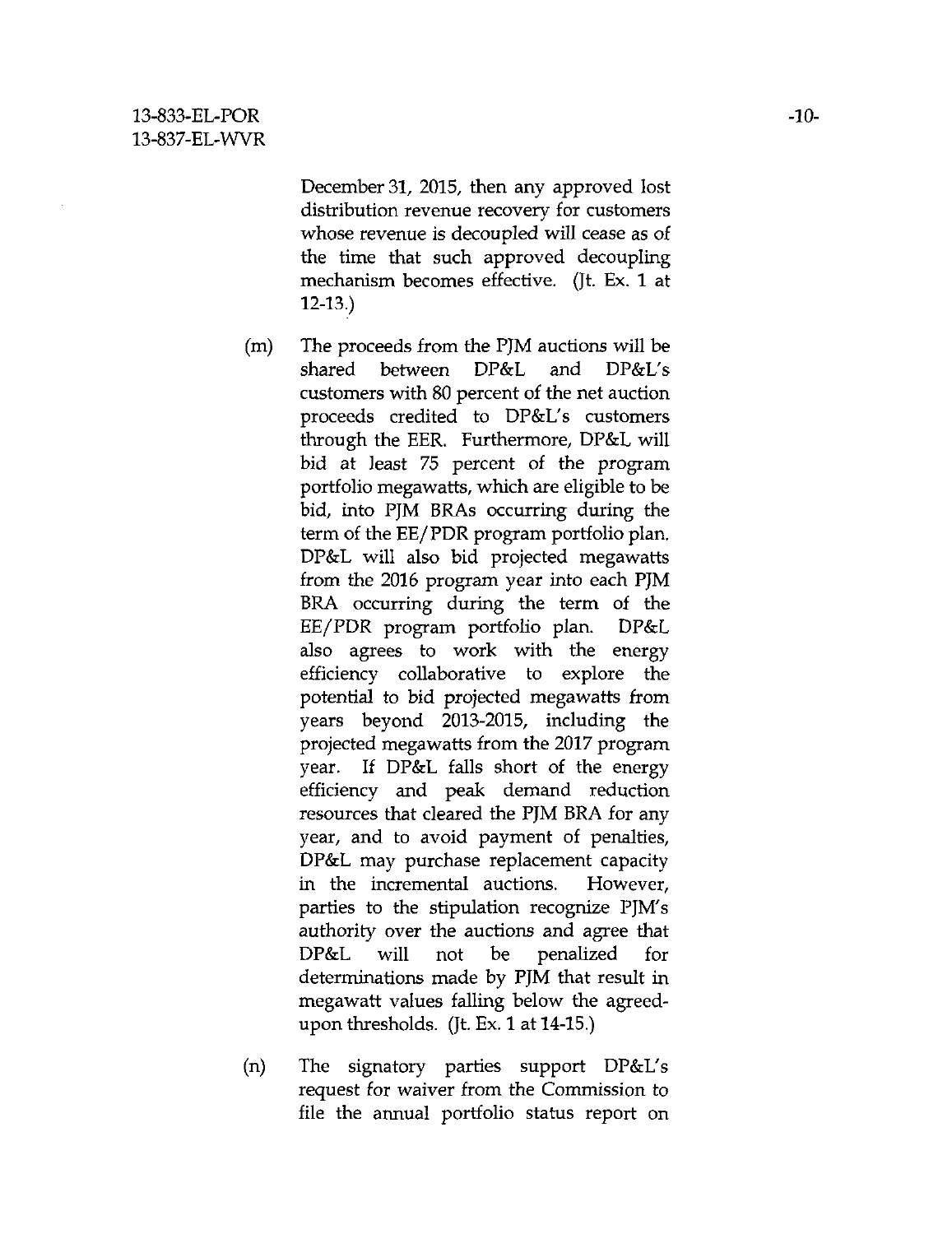May 15 instead of March 15 of each year. Further, the parties support DP&L's request for waiver from the Commission to the partyear reporting convention requirement and allow DP&L to use the annualized reporting convention for purposes of benchmark compliance year. DP&L will also work with Vectten Energy Delivery of Ohio to further develop EE/PDR joint delivery programs. Finally, DP&L will open dialogue with the Ohio Energy Resources Division of the Ohio Development Services Agency, as well as the Ohio Air Quality Development Authority. (Jt. Ex. 1 at 16-17.)

## V. DISCUSSION OF THE STIPULATION

Rule 4901-1-30, O.A.C, authorizes parties to Commission proceedings to enter into stipulations. Although not binding on the Commission, the terms of such agreements are accorded substantial weight. Consumers' Counsel v. Pub. Util. Comm. (1992), 64 Ohio St.3d 123, 125, citing Akron v. Pub. Util. Comm. (1978), 55 Ohio St.2d 155. This concept is particularly valid where the stipulation is unopposed by any party and resolves all issues presented in the proceeding in which it is offered.

The standard of review for considering the reasonableness of a stipulation has been discussed in a number of prior Commission proceedings. Cincinnati Gas & Electric Co., Case No. 91-410-EL-AIR (April 14, 1994); Western Reserve Telephone Co., Case No. 93-230- TP-ALT (March 30,1994); Ohio Edison Co., Case No. 91-698-EL-FOR, et al. (December 30, 1993); Cleveland Electric Ilium. Co., Case No. 88-170-EL-AIR (January 30, 1989); Restatement of Accounts and Records (Zimmer Plant), Case No. 84- 1187-EL-UNC (November 26, 1985). The ultimate issue for our consideration is whether the agreement, which embodies considerable time and effort by the signatory parties, is reasonable and should be adopted. In considering the reasonableness of a stipulation, the Commission has used the following criteria:

- (a) Is the settlement a product of serious bargaining among capable, knowledgeable parties?
- (b) Does the settlement, as a package, benefit ratepayers and the public interest?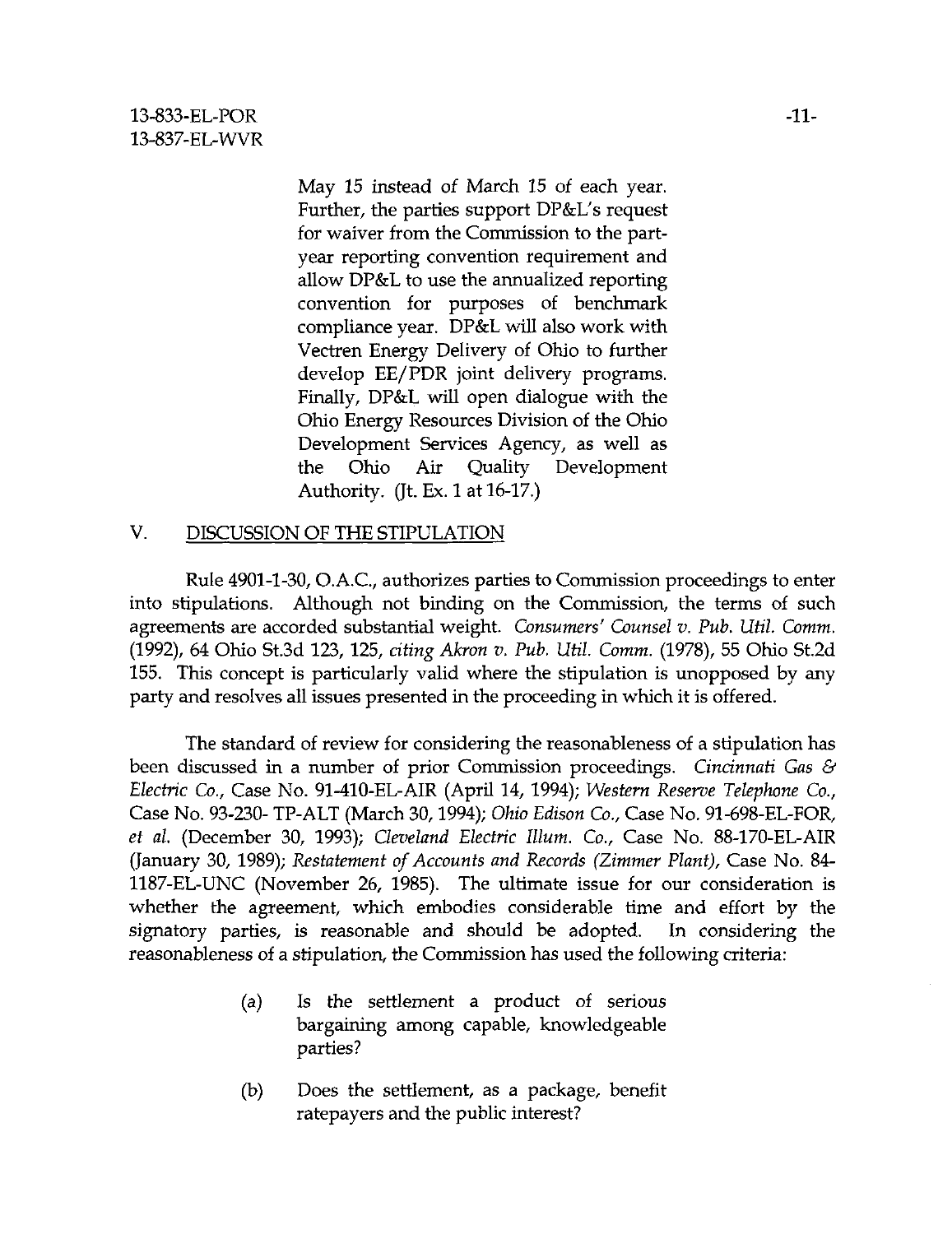## (c) Does the settlement package violate any important regulatory principle or practice?

The Ohio Supreme Court has endorsed the Commission's analysis using these criteria to resolve issues in a manner economical to ratepayers and public utilities. Indus. Energy Consumers of Ohio Power Co. v. Pub. Util. Comm. (1994), 68 Ohio St.3d 559, citing Consumers' Counsel, supra, at 126. The court stated in that case that the Commission may place substantial weight on the terms of a stipulation, even though the stipulation does not bind the Commission (Id.).

The signatory parties state that the stipulation is the product of lengthy, arm's length bargaining among all parties to the proceeding. The signatory parties also maintain that the stipulation is supported by adequate data and information, benefits customers and the public interest, represents a reasonable resolution of all issues in this proceeding, is made by parties representing a wide range of interests, and violates no regulatory principle or practice. (Jt. Ex. 1 at 1, 2.)

Emily W. Rabb, supervisor of regulatory operations at DP&L, explains that the stipulation is the product of serious bargaining among capable, knowledgeable parties. Ms. Rabb states that all parties to the stipulation were represented by experienced, knowledgeable counsel, most of whom have appeared before the Commission in numerous other proceedings, and all of whom are experienced negotiators and knowledgeable about the subject matters at issue. Further, Ms. Rabb provides that the issues in the case were discussed in great detail through numerous meetings, telephone conversations, and email exchanges over the course of several months, with all negotiations being conducted at arm's length. (DP&L Ex. 3 at 7.)

Ms. Rabb states that the stipulation benefits DP&L customers and the public interest by providing residential and non-residential customers with energy efficiency and peak demand reduction programs. Specifically, these programs will encourage and promote energy savings by providing incentives for lowering customer energy consumption and demand, which in turn will lower customer electric bills. With respect to the third criterion, Ms. Rabb provides that the stipulation does not violate any important regulatory practice or principle, and is consistent with Commission rules. It is designed to comply with the requirements of Rule 4901:1-39-04, O.A.C. (DP&L Ex. 3 at 8.)

Wilson Gonzalez, senior energy policy advisor for OCC, also testified at the hearing. Mr. Gonzalez testified in support of the stipulation and recommended that the Commission adopt the stipulation. Mr. Gonzalez testified that the stipulation benefits customers and is in the public interest because it puts a cap on shared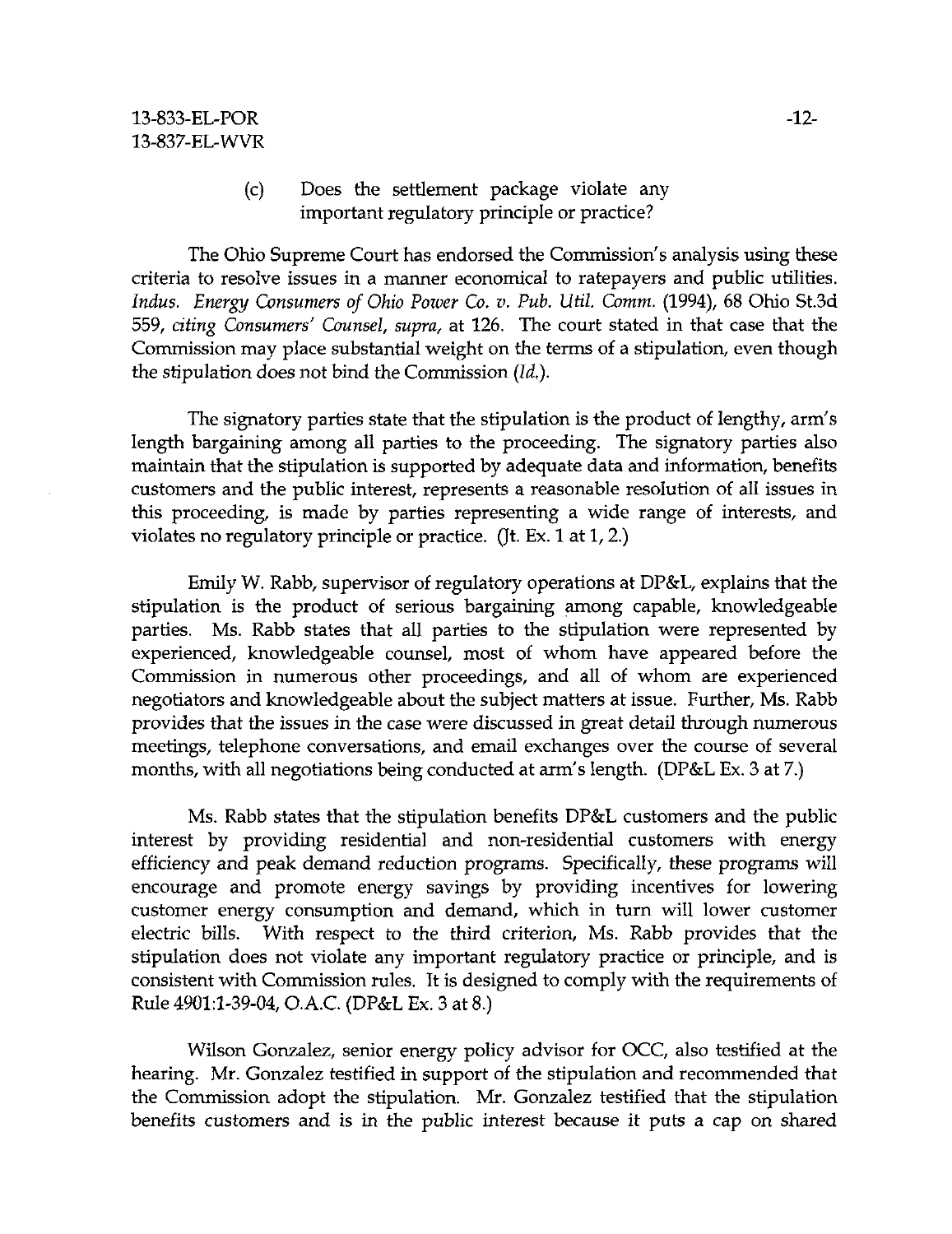savings and a cap on lost disttibution revenue. Further, Mr. Gonzalez testified that the stipulation benefits customers because it requires DP&L to bid energy efficiency into the PJM auctions, which may increase the revenue DP&L receives from PJM. Finally, Mr. Gonzalez testified that, in his opinion, the stipulation does not violate any important regulatory principle or practice. (OCC Ex. 1 at 7-9.)

# VI. CONCLUSION

Based on our review of the three-pronged test, the Commission finds the first criterion, that the process involved serious bargaining by knowledgeable, capable parties, is clearly met. The Commission finds that the stipulation filed in this case appears to be the product of serious bargaining among capable, knowledgeable parties. All parties to the stipulation have been involved in numerous cases before the Commission and have consistently provided extensive and helpful information to the Commission. In addition, the stipulation also meets the second criterion. As a package, the stipulation advances the public interest by resolving all the issues raised in this matter without resulting in extensive litigation. Finally, the stipulation meets the third criterion because it does not violate any important regulatory principle or practice. Consumers' Counsel, supra, at 126. Accordingly, we find that the stipulation is reasonable and should be adopted.

# FINDINGS OF FACT AND CONCLUSIONS OF LAW:

- (1) DP&L is a public utility as defined in Section 4905.02, Revised Code, and, as such, is subject to the jurisdiction of this Commission.
- (2) On April 15, 2013, DP&L filed an application for approval of its EE/PDR program portfolio plan to comply with the requirements of Section 4928.66, Revised Code.
- (3) Motions to intervene were filed by OCC, ELPC, AEE, lEU-Ohio, EMC, OMA, OHA, OPAE, OEG, EMC, PWC and EnerNOC. All motions for intervention are granted.
- (4) An evidentiary hearing was held on September 26, 2013, at which time the case was called and continued.
- (5) An evidentiary hearing was held on October 22, 2013, to consider the stipulation.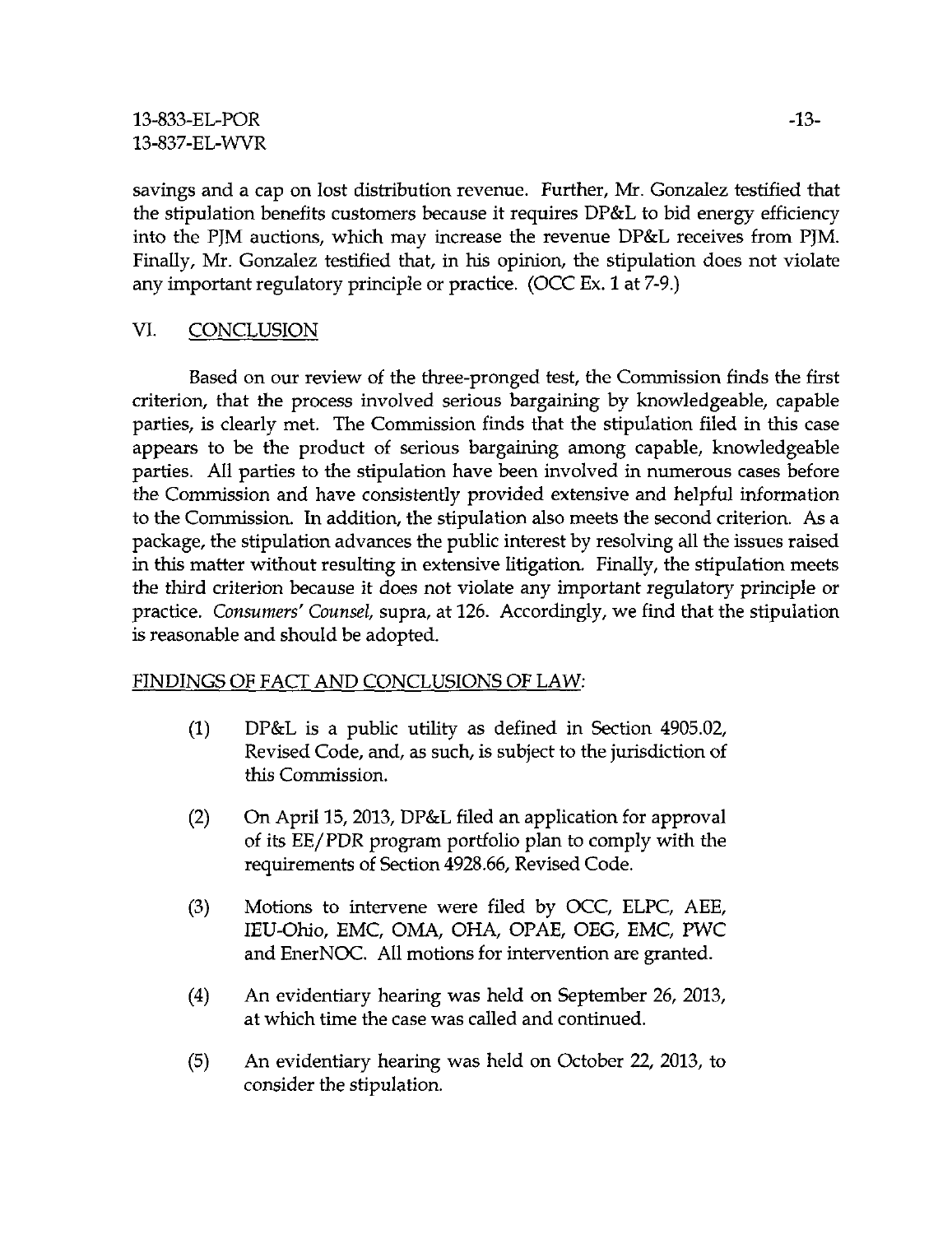- (6) The stipulation, as a package, meets the criteria used by the Commission to evaluate stipulations, is reasonable, and should be adopted.
- (7) DP&L should be authorized to implement the new EE/PDR rider rates consistent with the stipulation and this order.

#### ORDER:

It is, therefore,

ORDERED, That DP&L's application for approval of its 2013-2015 EE/PDR program portfolio plan, pursuant to the stipulation, be adopted. It is, further,

ORDERED, That DP&L tile its EE/PDR rider taritfs consistent with this opinion and order, to be effective on a bills rendered basis, on a date not earlier than both the commencement of DP&L's January 2014 billing cycle, and the date upon which final tariffs are filed with the Commission, contingent upon final review and approval by the Commission. It is, further,

ORDERED, That DP&L be authorized to file, in final form, four, complete copies of its tariffs consistent with this opinion and order. DP&L shall file one copy in these case dockets and one copy in its TRF docket (or may make such filing electtonically as directed in Case No. 06-900-AU-WVR). The remaining two copies shall be designated for distribution to Staff. It is, further,

ORDERED, That DP&L notify all affected customers of the changes to its tariffs via bill message or bill insert within 45 days of the effective date of the tariffs. A copy of this customer notice shall be submitted to the Commission's Service Monitoring and Enforcement Department, Reliability and Service Analysis Division, at least 10 days prior to its disttibution to customers. It is, further,

ORDERED, That DP&L's request for waiver from using a pro rated accounting methodology, instead of an annualized accounting methodology, be granted. It is, further,

ORDERED, That DP&L's request for waiver from Rule 4901:1-39-05(C), O.A.C, to file its annual portfolio status report by March 15 of each year be granted and DP&L is directed to file its annual portfolio status reports by May 15 of each year. It is, further.